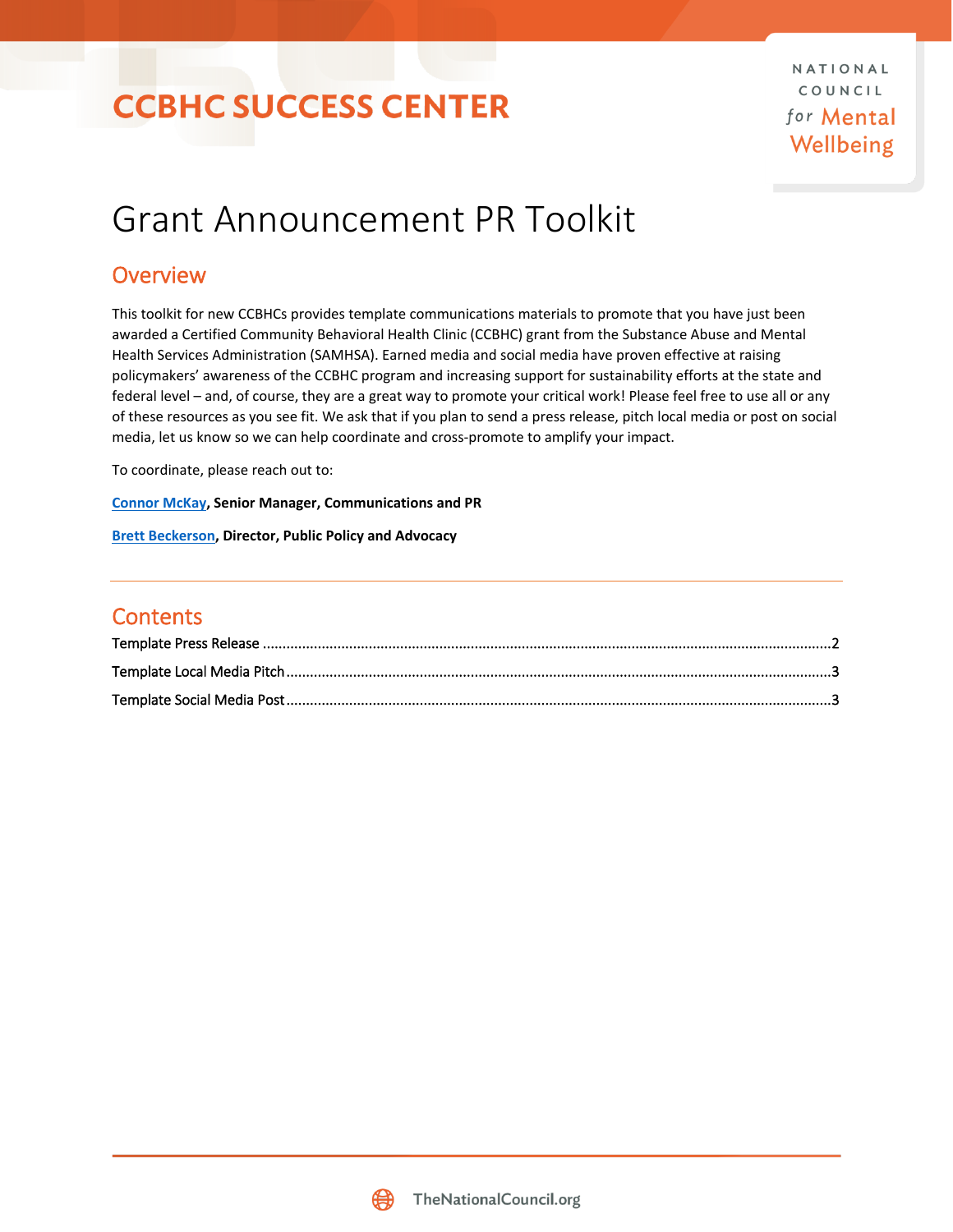## **CCBHC SUCCESS CENTER**

NATIONAL COUNCIL for Mental Wellbeing

### <span id="page-1-0"></span>Template Press Release

FOR IMMEDIATE RELEASE [date]

Contact [contact] [email] [phone]

[insert clinic logo]

**[Clinic name] Receives Grant to Support Expanded Mental Health and Substance Use Treatment Services**

*Federal grant money awarded to [clinic name], enabling them to adopt the innovative Certified Community Behavioral Health Clinic (CCBHC) model*

[CITY, STATE (date)] – The Substance Abuse and Mental Health Services Administration (SAMHSA) awarded a grant to [name of clinic] this week, allowing them to implement the Certified Community Behavioral Health Clinic (CCBHC) model for care delivery.

With this new funding, [name of clinic] now has the chance to expand services to serve as a "one-stop shop" for mental health, substance use treatment and other health care services in their communities. The CCBHC model ensures access to 24/7/365 crisis care, care coordination with hospitals, law enforcement and schools and access to high-quality services, including medication-assisted treatment (MAT) to help stop the overdose crisis, among other capabilities.

[Insert quote from your org's leadership]

###

To learn more about how the innovative CCBHC model increases access to mental health and substance use treatment, and how the National Council for Mental Wellbeing is leading the charge to ensure sustained funding for CCBHCs, visit the National Council's [CCBHC Success](https://www.thenationalcouncil.org/ccbhc-success-center/ccbhcta-overview/) Center.